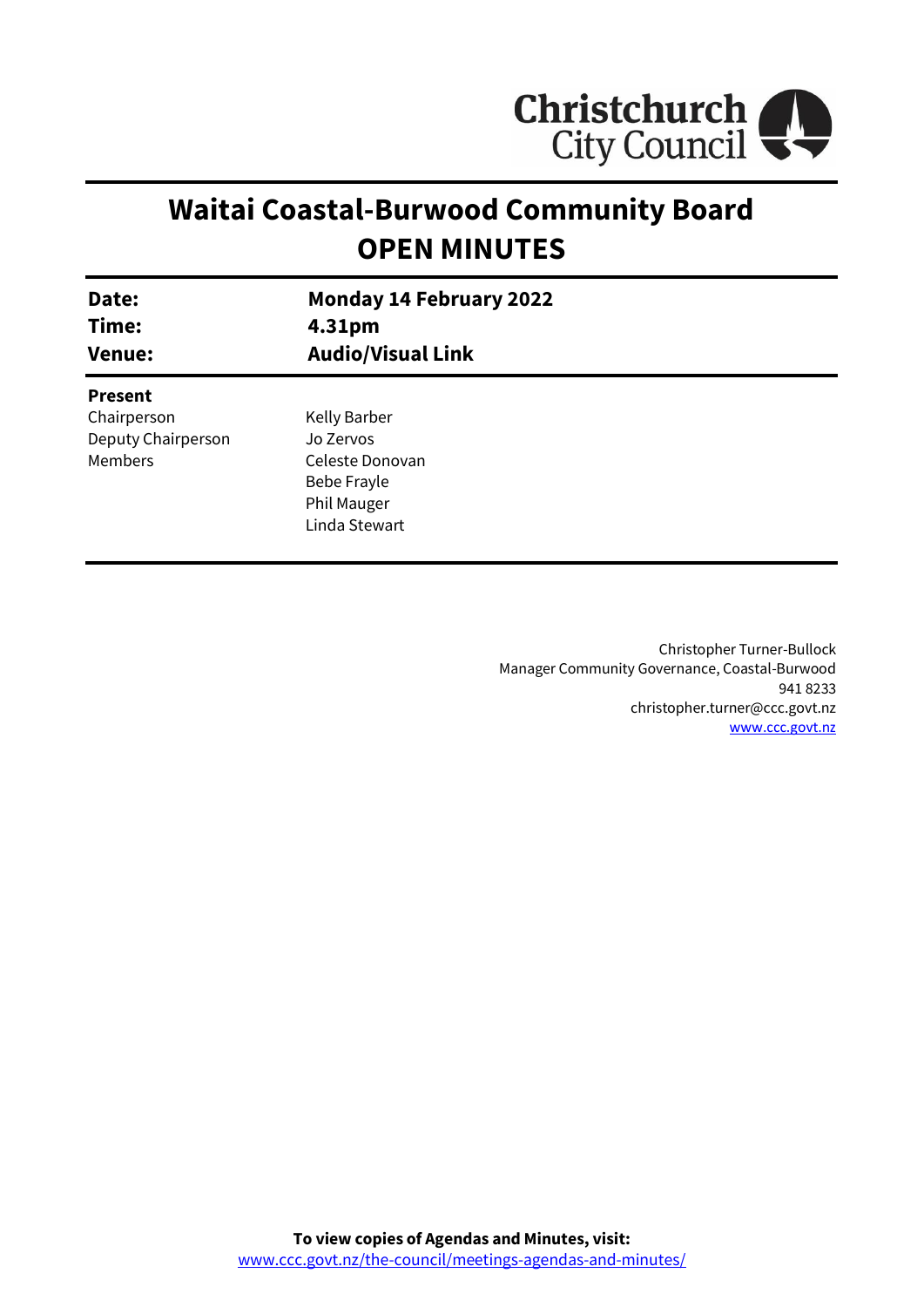

### **Post Meeting Note:**

It is noted that this meeting was held via audio/visual link on the Zoom platform due to the country being under COVID-19 Protection Framework (the Traffic Alert System Red) on the date the meeting was scheduled. These minutes provide a written summary of the meeting proceedings.

# **Karakia Tīmatanga**: Led by Kelly Barber.

The agenda was dealt with in the following order.

# **1. Apologies Ngā Whakapāha**

#### **Part C**

The Chair called for apologies and there were no apologies.

# **2. Declarations of Interest Ngā Whakapuaki Aronga**

#### **Part B**

The Chair asked members if they wished to declare an interest in any item on the Agenda. There were no declarations of interest recorded.

# **3. Confirmation of Previous Minutes Te Whakaāe o te hui o mua**

#### **Part C**

The Chair asked members to confirm the previous minutes were a true and accurate account of the meeting. No issues or questions were raised. The Chair moved the officer recommendation, which was seconded by Jo Zervos. Following invitation from the Chair, there was no debate on the item and the motion was put to the vote and carried unanimously.

### **Community Board Resolved CBCB/2022/00001**

That the minutes of the Waitai Coastal-Burwood Community Board meeting held on Monday, 6 December 2021 be confirmed.

Kelly Barber/Jo Zervos **Carried**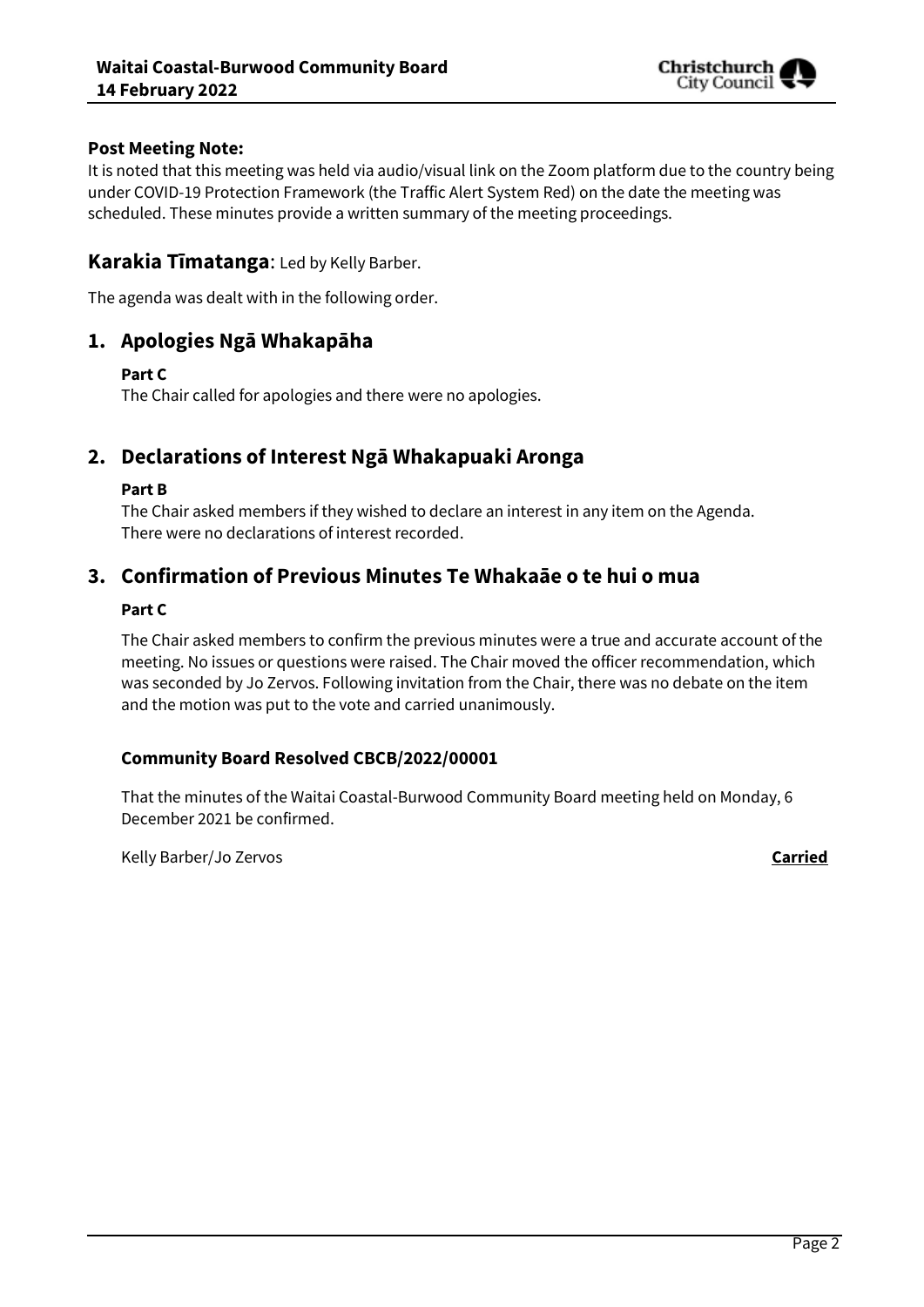

# **4. Public Forum Te Huinga Whānui**

#### **Part B**

#### **4.1 Spencerville Residents' Association**

Craig Pawsey, President of the Spencerville Residents' Association addressed the Board in relation to road safety measures in Spencerville area. Mr Pawsey read from a prepared statement which is attached to these minutes.

#### **Part B**

That the Waitai Coastal-Burwood Community Board:

1. Refers the issues raised by the Spencerville Residents' Association in relation to preventing speeding drivers in the Spencerville Community to staff for investigation and response back to the Community Board by way of memorandum.

#### **Attachments**

A Spencerville Residents' Association - Public Forum Statement **[⇨](../../../RedirectToInvalidFileName.aspx?FileName=CBCB_20220214_MAT_7682.PDF#PAGE=3)</u>** 

# **5. Deputations by Appointment Ngā Huinga Whakaritenga**

#### **Part B**

There were no deputations by appointment.

# **6. Presentation of Petitions Ngā Pākikitanga**

#### **Part B**

There was no presentation of petitions.

# **7. Correspondence - Aileen Trist - Fronds Lighting**

Council Officers in attendance took the report as read.

The Chair called for questions. There were no questions.

The Chair moved the Officer recommendation and called for a seconder. Jo Zervos seconded the Officer recommendation. Following invitation from the Chair, there was no debate on the item. The motion was put to the vote and carried unanimously.

### **Community Board Resolved CBCB/2022/00002 Original Officer Recommendation accepted without change**

#### **Part B**

That the Coastal-Burwood Community Board:

- $1.$ Receive the correspondence from Aileen Trist in relation to lighting for the Anzac Fronds on the corner of New Brighton Road and Anzac Drive and refer to staff for investigation and response back to the Community Board.
- Note that the Mayor has been made aware of this request.  $2.$

Kelly Barber/Jo Zervos **Carried**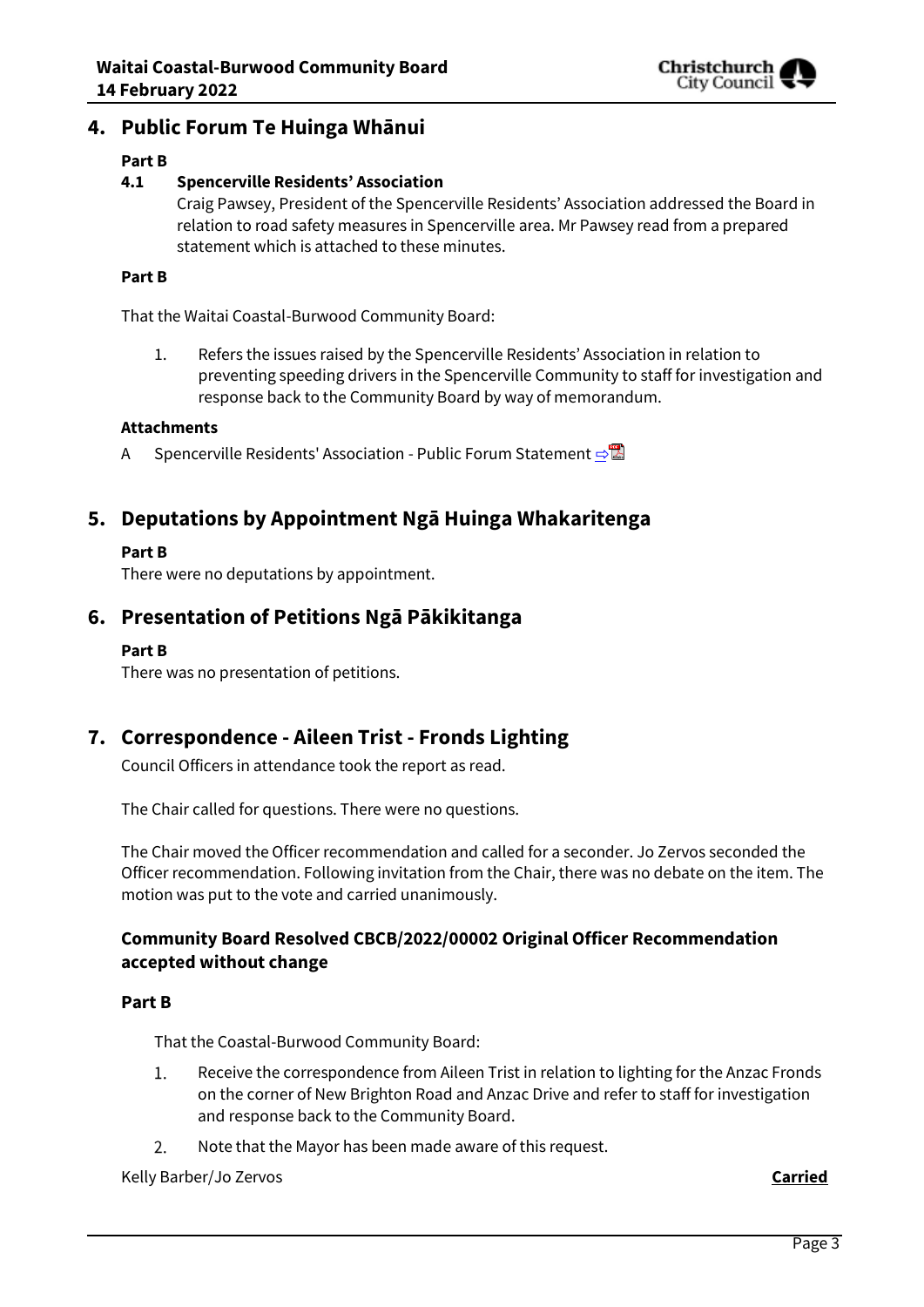

# **8. Bexley Reserve Pump Track**

Council Officers in attendance took the report as read.

The Chair called for questions. There were no questions.

The Chair called for a mover and seconder. Phil Mauger moved the Officer recommendation which was seconded by Bebe Frayle. Following invitation from the Chair, there was no debate on the item. The motion was put to the vote and carried unanimously.

# **Community Board Resolved CBCB/2022/00003 Officer Recommendation accepted without change**

#### **Part C**

That the Waitai Coastal-Burwood Community Board:

- 1. Approve the updated Bexley Reserve Concept Plan as shown in 5.1 of the agenda report.
- 2. Approve the construction of a pump track as indicated in 5.1 of the agenda report.

Phil Mauger/Bebe Frayle **Carried**

# **9. Waitai Coastal-Burwood 2021-22 Discretionary Response Fund Application - Drug-Arm Christchurch**

Council Officers in attendance took the report as read.

The Chair called for questions.

Bebe Frayle asked why the Officer recommendation was not 100 percent of what was requested by the group. Council Officers in attendance explained that they had reinforced sustainability and for the group to gain funding from an array or sources and funders.

The Chair called for a mover to the Officer recommendation. Phil Mauger moved the Officer recommendation which was seconded by the Chair.

Bebe Frayle moved an amendment to the motion to grant \$6,500 to Drug-Arm Christchurch towards rental costs for the project Art-East at 118 Shortland Street, Wainoni. The Chair called for a seconder. There was no seconder to the amendment.

Following invitation from the Chair, there was no debate on this item. The Chair put the original motion being the staff recommendation to the vote and carried unanimously.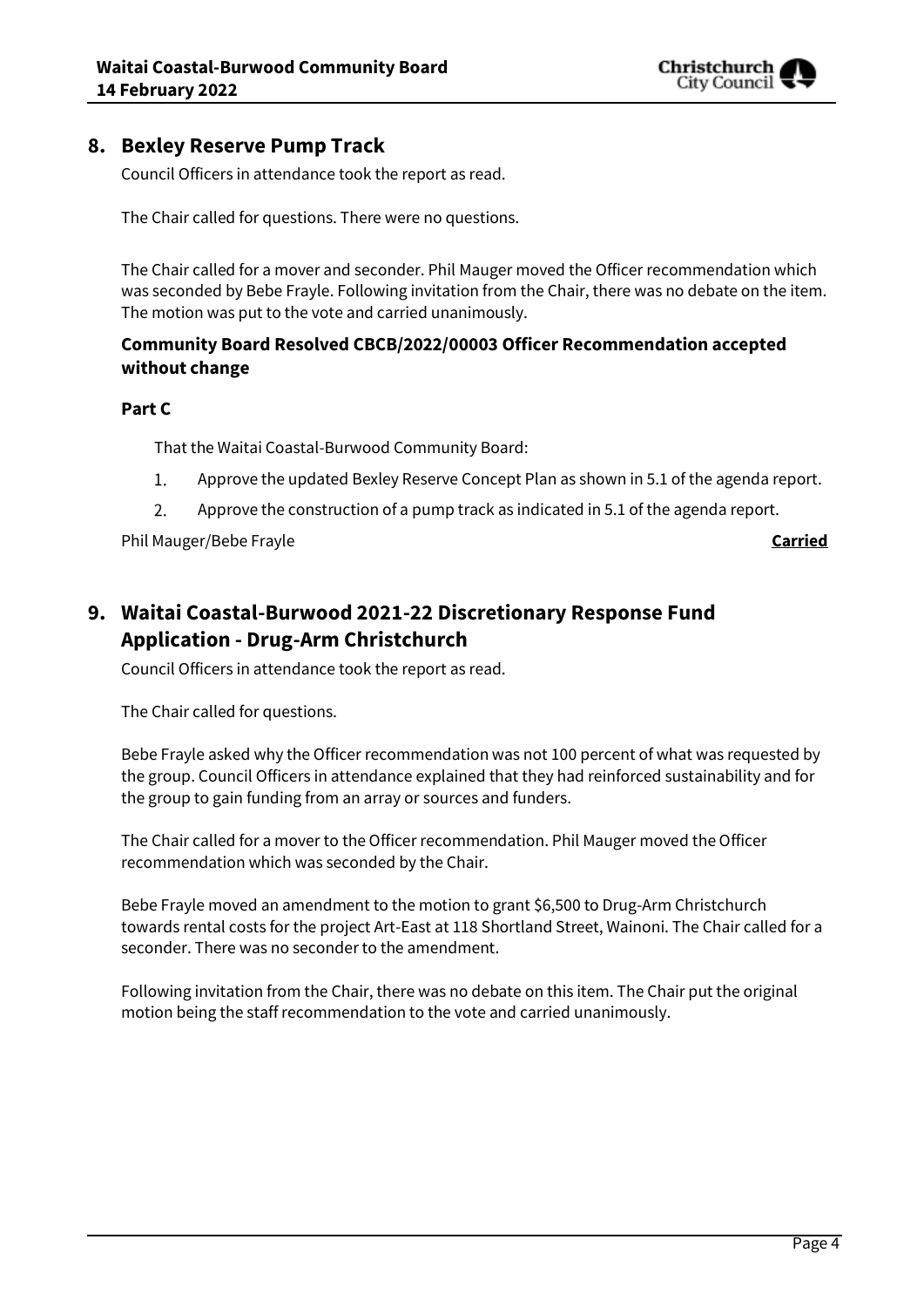

# **Community Board Resolved CBCB/2022/00004 Officer Recommendation accepted without change**

#### **Part C**

That the Waitai Coastal-Burwood Community Board:

1. Approves a grant of \$5,000 from its 2021-22 Discretionary Response Fund to Drug-Arm Christchurch towards rental costs for the project Art-East at 118 Shortland Street, Wainoni.

Phil Mauger/Kelly Barber **Carried**

# **10. Waitai Coastal-Burwood Community Board Area Report - February 2022**

Council Officers in attendance took the report as read but wanted to highlight a change to an item in the report. Officers explained that due to the COVID-19 Protection Framework system, the reinvented I Love Brighton Day events have been cancelled. Officers did inform those present that the planning group were working on the event going ahead on Waitangi Day 2023 at Thompson Park.

The Chair asked for questions on this item.

Bebe Frayle asked how much of the budget has been spent or lost due to the preparation work already undertaken. Council Officer informed those present hat only initial planning had been undertaken and that they were seeking to have the funds transferred to the next financial year.

Council Officers asked the Board for their support for the funding to be transferred. The Chair asked those present if they supported this. There was unanimously support from the Board to have the funding transferred to the next financial year for the 2023 I Love Brighton event.

There were no other questions.

The Chair moved the Officer recommendation and called for a seconder. Linda Stewart seconded the Officer recommendation. Following invitation from the Chair, there was no debate on the item. The motion was put to the vote and carried unanimously.

# **Community Board Resolved CBCB/2022/00005 Original Officer Recommendation accepted without change**

#### **Part B**

That the Waitai Coastal-Burwood Community Board:

Receive the Waitai Coastal-Burwood Community Board Area Report for February 2022. 1.

Kelly Barber/Linda Stewart **Carried**